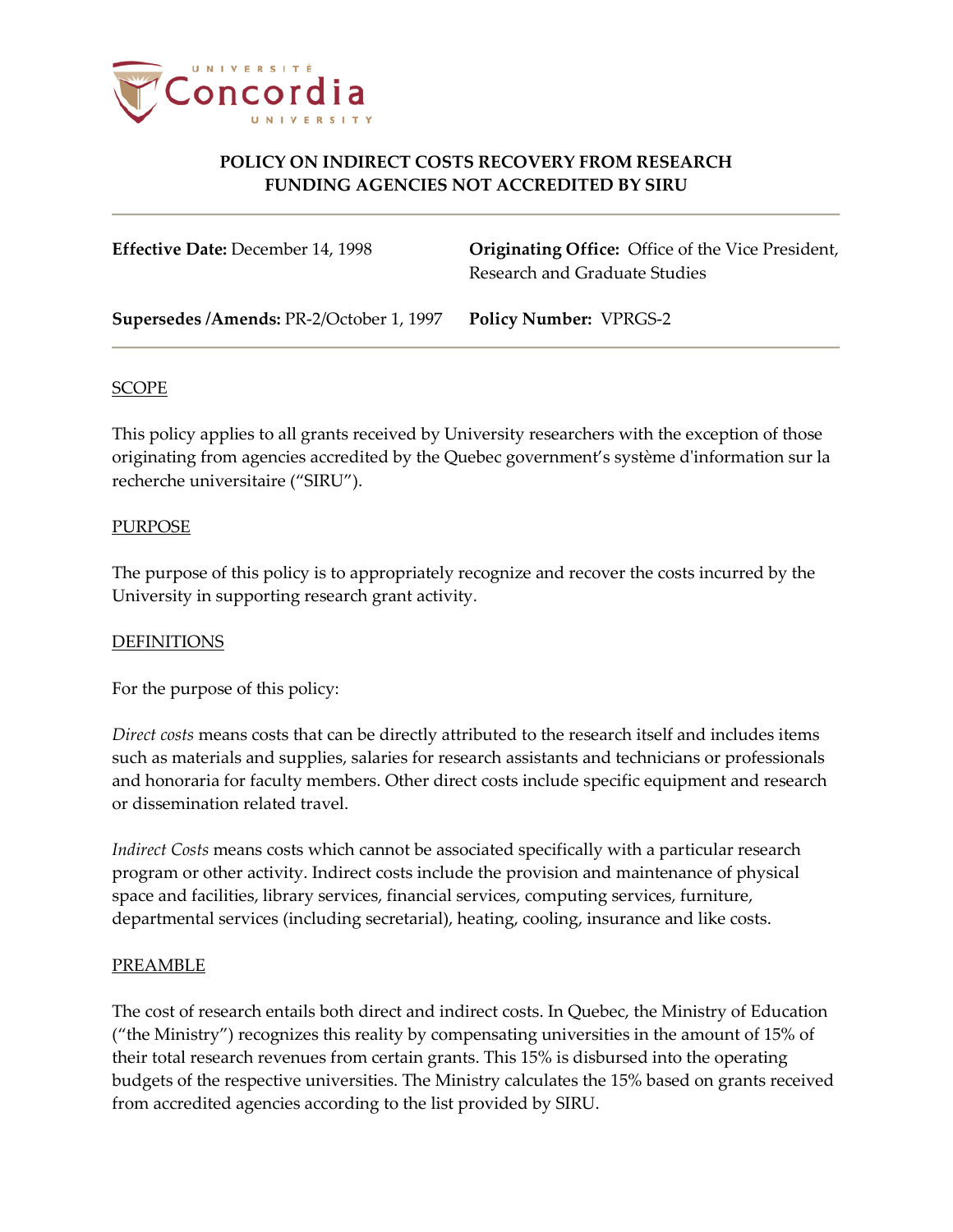

# **POLICY ON INDIRECT COSTS RECOVERY FROM RESEARCH FUNDING AGENCIES NOT ACCREDITED BY SIRU**

# Page **2** of **3**

However, many grants are awarded from agencies not accredited by the Ministry. As such, certain research grant activity is not supported by external funding for overhead and is, in fact, subsidized by the University's operating budget. In view of this situation, all Quebec universities, through the Conférence des recteurs et des principaux des universités du Québec (CREPUQ), unanimously adopted a policy on overhead charges for research grants not covered by SIRU.

Several Canadian and American studies have been done to determine as accurately as possible the true rate of the indirect costs of research. These figures differ widely depending upon the nature of the funding, and whether it is in the form of a grant, contract, grant-in-aid, con-grant or other.

In the United States, indirect cost rates are negotiated by the federal government on behalf of federal and government department granting bodies. The rates vary from 30% to 40% of the total cost of the research. This rate increases to an average of 75% where university research is being funded by the private sector.

In Canada, discussions between the Canadian Association of University Business Officers and the federal government have led to a policy which recovers indirect costs as a charge of 65% on salaries and benefits plus 2% on travel in contract research agreements.

When overhead rates are calculated on the basis of the total direct cost of a project and not simply of the salary component, it is estimated that universities should charge between 30% and 40% of the total direct cost of funded research so as to ensure adequate cost recovery.

# POLICY

# General

1. The University, in conjunction with all universities in Quebec, shall charge an overhead rate of 15% on all grants received. For grants from agencies such as FCAR, NSERC and SSHRC which are accredited by SIRU, this charge will continue to be paid by the Ministry. For grants from an agency which is NOT accredited by SIRU, the 15% shall be retained by the University upon receipt of the funds.